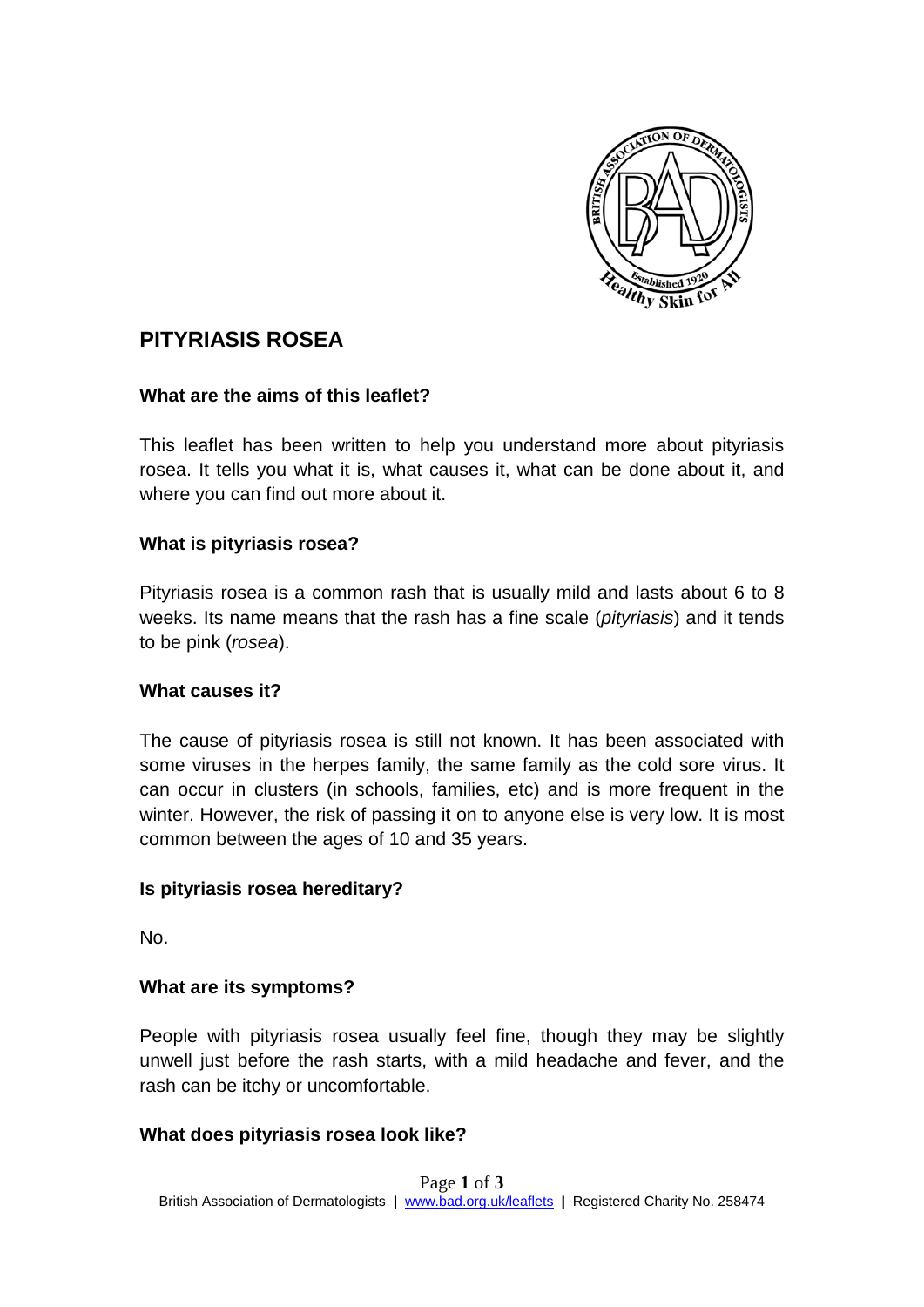The first sign of pityriasis rosea is usually a single scaly pink patch, which is known as a 'herald patch' because it comes up a few days or weeks before the rash spreads. The herald patch is usually a single round or oval patch on the body and occurs in many but not necessarily all patients. It is usually larger than patches that come up later and can be confused with a patch of ringworm (tinea). A week or two later, a more widespread scaly patchy rash usually appears on the body in a pattern resembling the branches of a Christmas tree. These patches appear in crops, then slowly fade over the next 6-8 weeks. It is unusual for the rash to affect the hands, feet or face. In people who have dark skin, the patches may leave areas of darker or lighter pigmentation that may last for several months or longer. It does not leave scars.

## **How will it be diagnosed?**

There is no diagnostic test for pityriasis rosea, but the story of a herald patch followed by a more widespread scaly rash is usually enough for your doctor to make the diagnosis. If there is any doubt, or the rash lasts longer than two months, your doctor may recommend a skin biopsy (skin sample taken after local anaesthesia) for laboratory analysis or blood tests to rule out other rashes that can look like pityriasis rosea. The herald patch can resemble ringworm, which can be ruled out if needed by sending a skin scraping sample for laboratory fungal tests.

#### **Can it be cured?**

Pityriasis rosea clears up by itself within a few months. There is no specific treatment.

## **How can it be treated?**

Most people do not need any treatment. If your skin is itchy or sore, a moisturiser may help. Avoid washing the affected area with soap or shower gels as this can cause more dryness – use a soap substitute instead. Antihistamine tablets may also help and can be bought without prescription. If the rash is still uncomfortable, a mild steroid cream or ointment such as hydrocortisone ointment can be applied twice a day. If the itch is still severe despite these treatments, your doctor may suggest a stronger steroid cream or ointment or treatment with ultraviolet light. There is some limited evidence that early antiviral treatment such as acyclovir and antibiotics such as erythromycin may speed up clearance of the rash but it is rarely required.

#### **What can I do?**